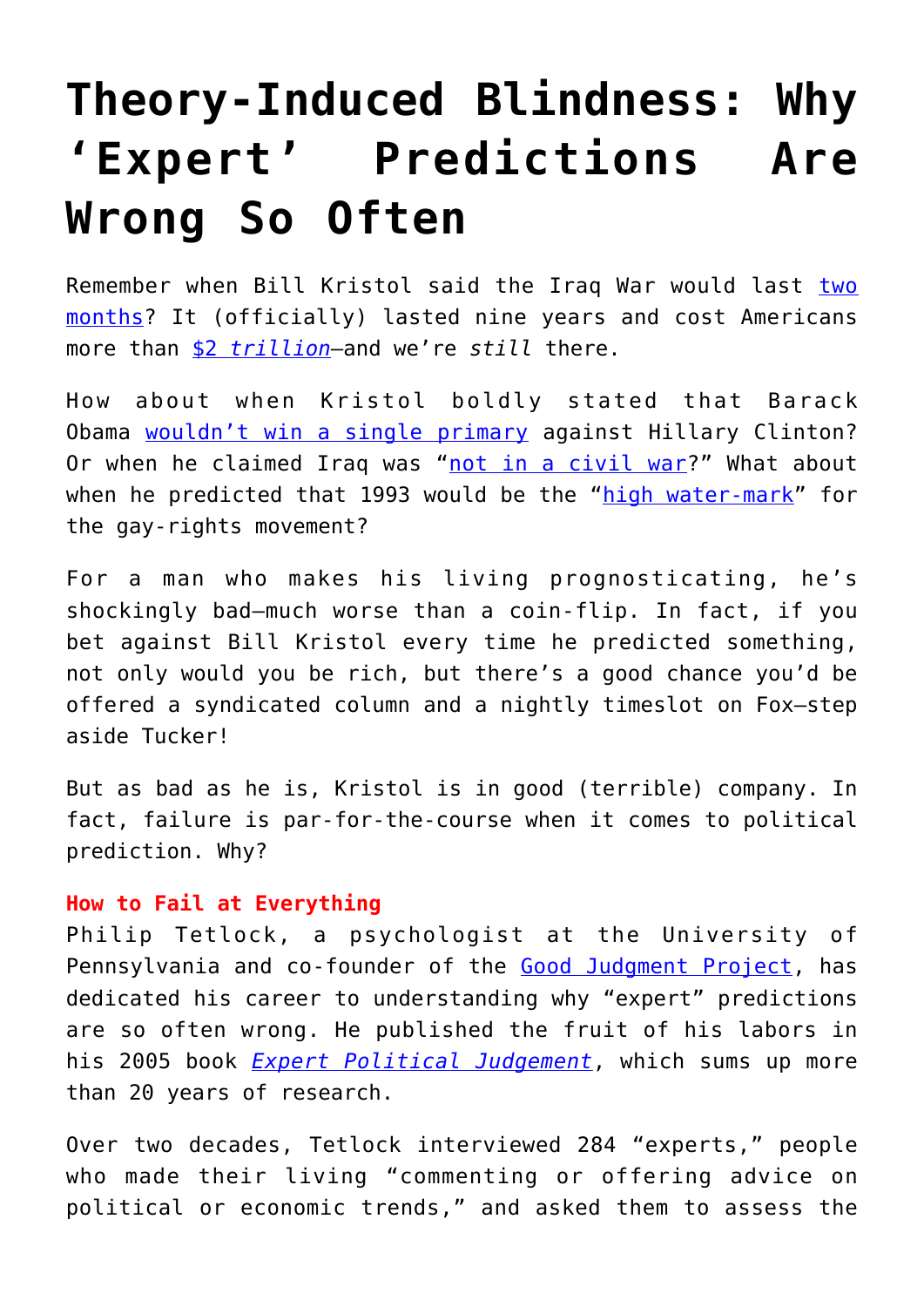probabilities that specific events would (or would not) happen in the near future. The questions were tailored to each expert's area of specialization.

For example, Tetlock asked experts in Russian politics questions like whether or not Mikhail Gorbachev would be ousted in a coup. Meanwhile, he asked experts in finance questions like which country would be the next emerging market. Additionally, he asked the experts to rate the probabilities of three possible outcomes in every case (would the status quo persist, or would there be more or less of X?).

In total, Tetlock gathered and analyzed more than 80,000 predictions from people like Bill Kristol. The results were humbling.

Tetlock's experts did significantly worse than chance—they would have been far more successful had they simply assigned equal outcomes to all three options. Now to some degree, this can be explained by the fact that many political pundits may benefit from making bombastic claims. But even so, there's more to the story.

Researchers from [Duke University](https://www.fuqua.duke.edu/duke-fuqua-insights/executives-hugely-overconfident) mirrored Tetlock's findings among a much more sober sample. Every year Duke collects survey data from the chief financial officers of America's largest corporations. Among other things, they ask the CFOs to estimate returns from the Standard & Poor's index for next year.

The researchers looked at 11,600 forecasts and found that the overall correlation between the CFOs' estimates and the market's actual performance was slightly less than zero. That is, the CFOs also did worse than chance. This is troubling, because unlike political pundits, CFOs often have a great deal of skin in the game—their career, yearly bonus, and sometimes even their corporation's future is on the line. And yet, their performance is bad.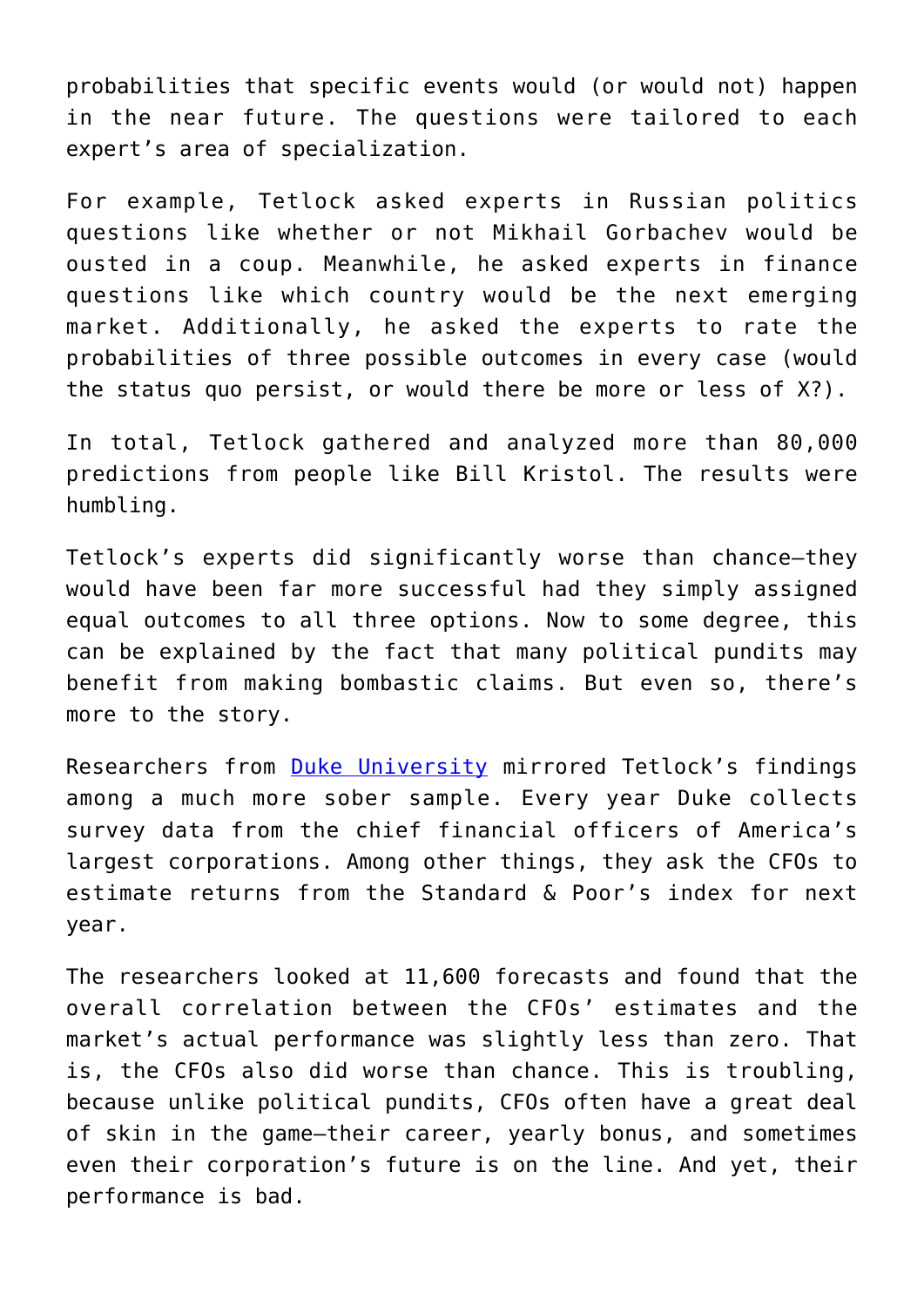And to make matters worse, the CFOs were grossly overconfident. Specifically, the actual market's performance fell beyond their confidence interval more than three times as much as it should have, if they were properly calibrated.

In short, "expert" predictions are literally worthless; and Bill Kristol's blistering incompetence is matched only by everyone else's.

## **The Fantastic Mr. Fox**

Thankfully, it's not all doom-and-gloom. A more nuanced understanding of Tetlock's data reveals that there are (broadly speaking) two types of experts. Tetlock calls them *hedgehogs* and *foxes*.

Hedgehogs are poor predictors—they're the experts who perform worse than chance. Most experts fall into this category. Foxes, on the other hand, are somewhat competent: they perform slightly better than chance. For Tetlock, the million dollar question is: what makes some experts hedgehogs and others foxes?

Most hedgehogs suffer from a psychological bias called *theoryinduced blindness*. The Nobel Prize-winning behavioral psychologist Daniel Kahneman describes the bias in his book *[Thinking Fast and Slow](https://www.amazon.com/gp/product/0374533555/ref=as_li_tl?ie=UTF8&tag=n033d6-20&camp=1789&creative=9325&linkCode=as2&creativeASIN=0374533555&linkId=e3e4e9cb9e76d88c9bb48d205485b123)* as such: "once you have accepted a theory and used it as a tool in your thinking, it is extraordinarily difficult to notice its flaws." Basically, hedgehogs interpret reality in light of their theory, and not vice versa—data that do not conform to their theory are either rationalized or ignored.

This is not to say that hedgehogs are unintelligent—many, like Milton Friedman or Ayn Rand, possess sharp analytical minds and vice-like memories—but they nevertheless see the world as abstract, individual pieces rather than an organic whole. In doing so, they miss the forest for the trees.

For example, Milton Friedman unequivocally asserted that free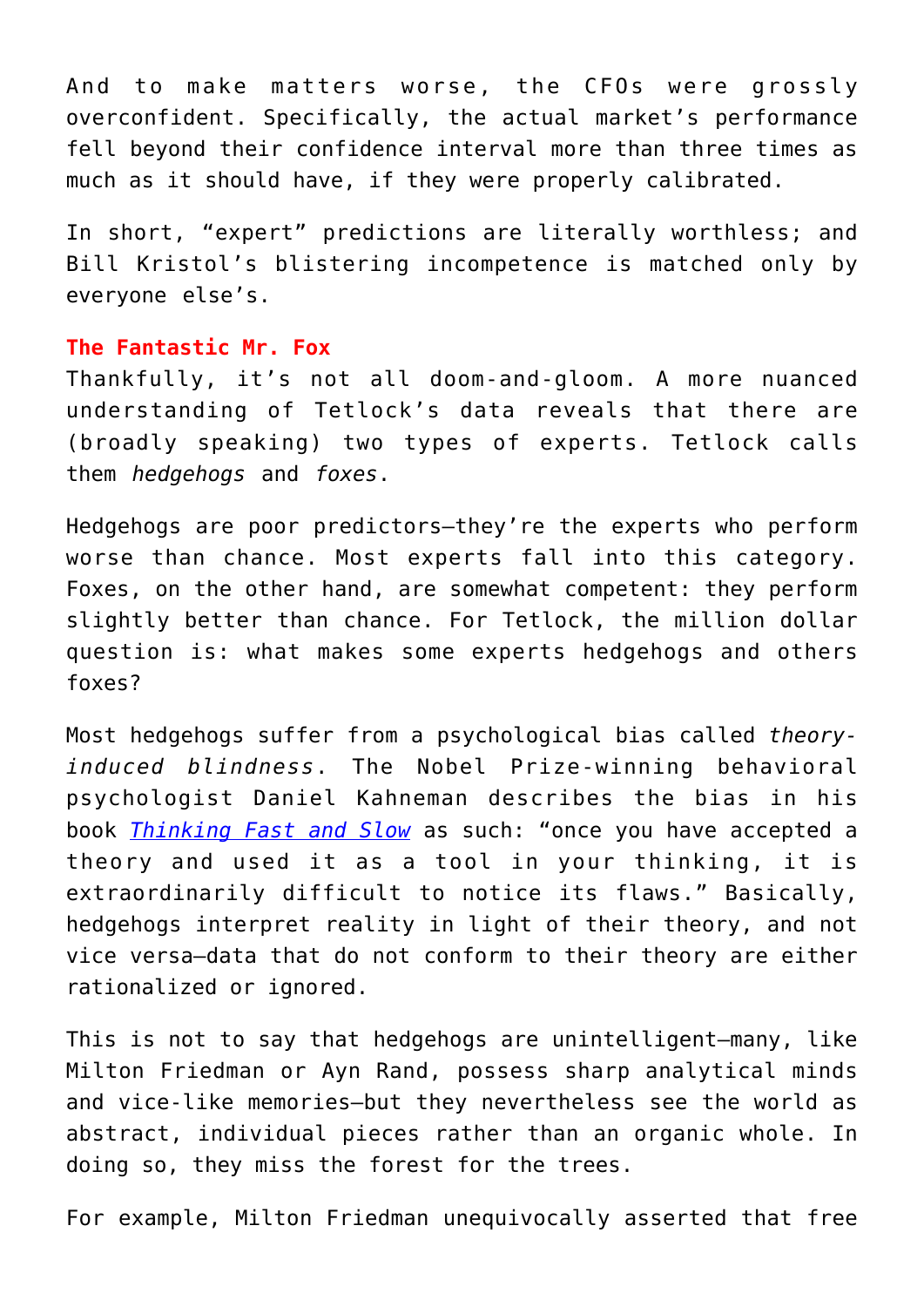trade would enrich America by increasing labor specialization, neglecting the (rather obvious) fact that [people are not](https://www.amazon.com/gp/product/027597510X/ref=as_li_tl?ie=UTF8&tag=n033d6-20&camp=1789&creative=9325&linkCode=as2&creativeASIN=027597510X&linkId=1987f1d3f96f0d8792aa7401107f4f93) [fungible—](https://www.amazon.com/gp/product/027597510X/ref=as_li_tl?ie=UTF8&tag=n033d6-20&camp=1789&creative=9325&linkCode=as2&creativeASIN=027597510X&linkId=1987f1d3f96f0d8792aa7401107f4f93)unemployed factory workers cannot simply become software engineers. Different people have different talents, temperaments, and interests, in addition to different levels of intelligence, creativity, and knowledge. Theories are necessarily abstractions of reality, yet many experts confuse the two. This is why they fail.

Many hedgehogs also benefit from hubris: wild predictions attract attention. And you know what they say: there's no such thing as bad publicity. Tetlock's research confirms this: he found that the more popular the expert, the *worse* their predictions. People don't want accuracy, they want a show. Thus, although Bill Kristol may appear (and probably is) incompetent, this doesn't detract from the fact that he makes money from making wild predictions—right or wrong. Ever wonder why so many idiots work at CNN? This is why.

Regarding foxes: foxes are moderately successful predictors. There are many reasons for this: some, like [Nate Silver,](https://www.amazon.com/gp/product/0143125087/ref=as_li_tl?ie=UTF8&tag=n033d6-20&camp=1789&creative=9325&linkCode=as2&creativeASIN=0143125087&linkId=830db0f5fe0326010f59e5fb3a506f5f) have supercomputers and endless data; others are exceedingly wellconnected and simply have the "inside scoop"; but most foxes are successful because they're conservative—not in the political sense, but as a modus operandi. Foxes tend to eschew theories and like to examine data from multiple angles. Furthermore, they calibrate their predictions for unknown variables and the vicissitudes of chance.

While temperamental conservatism makes foxes able predictors, it also makes them appear to lack confidence and sound overcautious. Basically, they make for bad TV. For this reason, foxes rarely appear on Fox News, and when they do they tend to annoy viewers by seeming wishy-washy. So much for foxes.

## **You Will Ignore This Article**

Of course, I cannot in good conscience write an article on